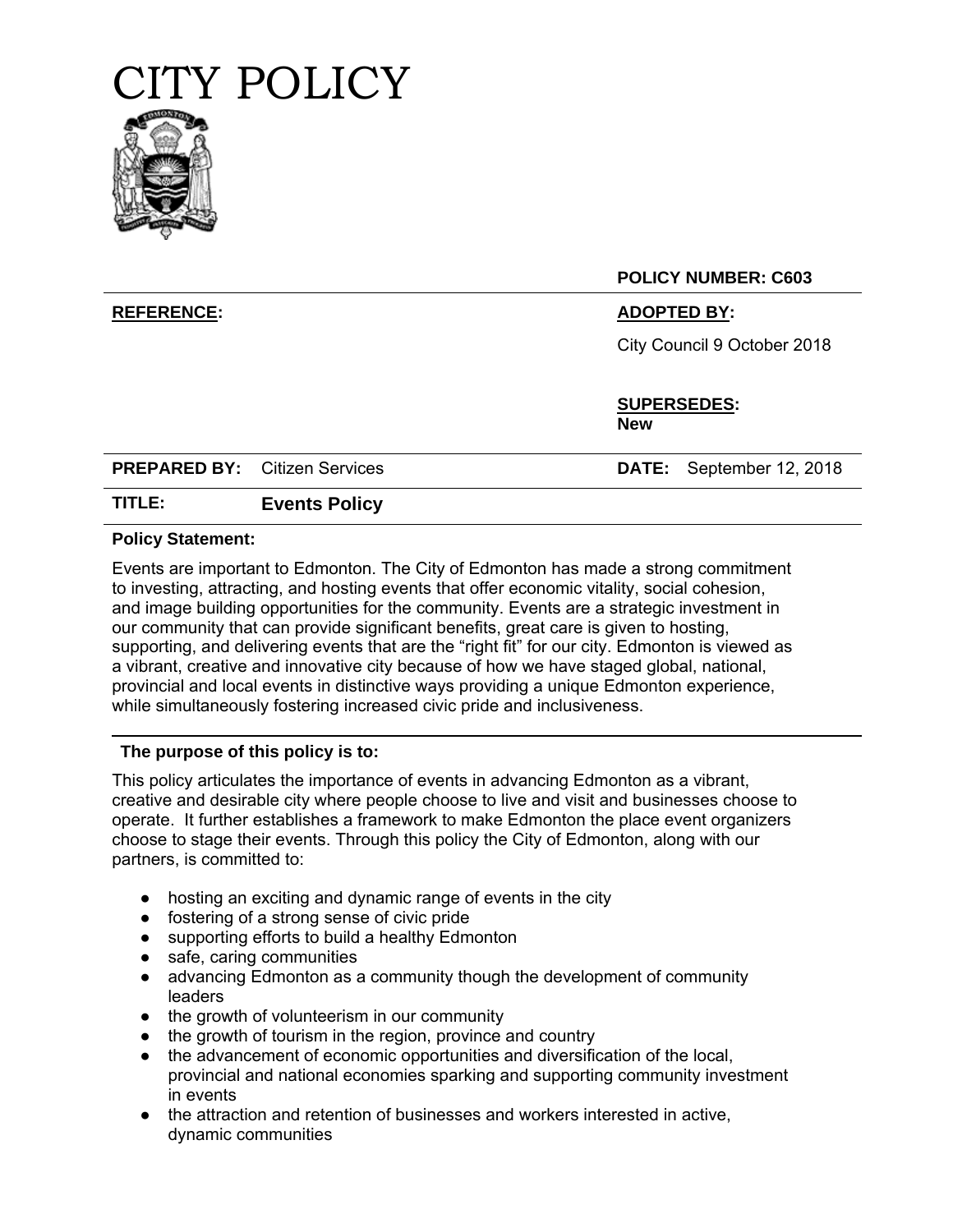developing funding sources for events that balance appropriate public support with industry and corporate support, as well as user pay where applicable

## **Definitions**

**EVENTS** for the purpose of this policy includes a variety of activities: single or multi-sport games/championships, music awards shows, festivals, community-based cultural celebrations, meetings, conventions, trade shows, and exhibitions that provide economic, social/community and/or reputation benefits.

## **Guiding Principles**

The City of Edmonton supports the attraction, retention and growth of events through the application of the following principles that will guide our decision making in determining the events we support and / or pursue. The following principles guide the policy:

### *Build on What We Have to Secure the Future We Want*

Edmonton's rich history has already established a solid foundation for events. It is important that Edmonton continue to leverage existing strengths and focus on opportunities that help propel it towards our city's vision.

### *Inclusion*

Tremendous strides have been made in Edmonton to build an inclusive community therefore all citizens and visitors are made to feel welcome and valued at any event as participants, spectators, or volunteers.

#### *Future Focus*

As our world evolves, it is important that Edmonton continues to stay ahead of the curve in our pursuit and support of events of all types and sizes, and that these efforts support the city's long term planning objectives.

#### *Regional Approach*

As the Metro Edmonton regional context continues to grow and solidify, the city, as the region's central hub, should look for opportunities to partner with other municipalities to leverage the region's collective strengths.

### *Foster Economic Development in the city and region*

Events are an important economic driver of Edmonton and the region by helping to diversify the economy. As part of the analysis of events, economic impact is a critical element and will guide our strategic investment in events.

#### *Foster & Employ Community Leadership and Partnerships*

An important aspect of the legacy of all events is the development and promotion of community leadership, volunteerism and partnership opportunities.

#### *Community Legacy*

Achieving legacies and long lasting benefits, including social/community building, economic, image and infrastructure developments are key outcomes of events.

*Align with relevant strategies, priorities and policies of other orders of government* 

**This policy is subject to any specific provisions of the Municipal Government Act or other relevant legislation or Union Agreement.**